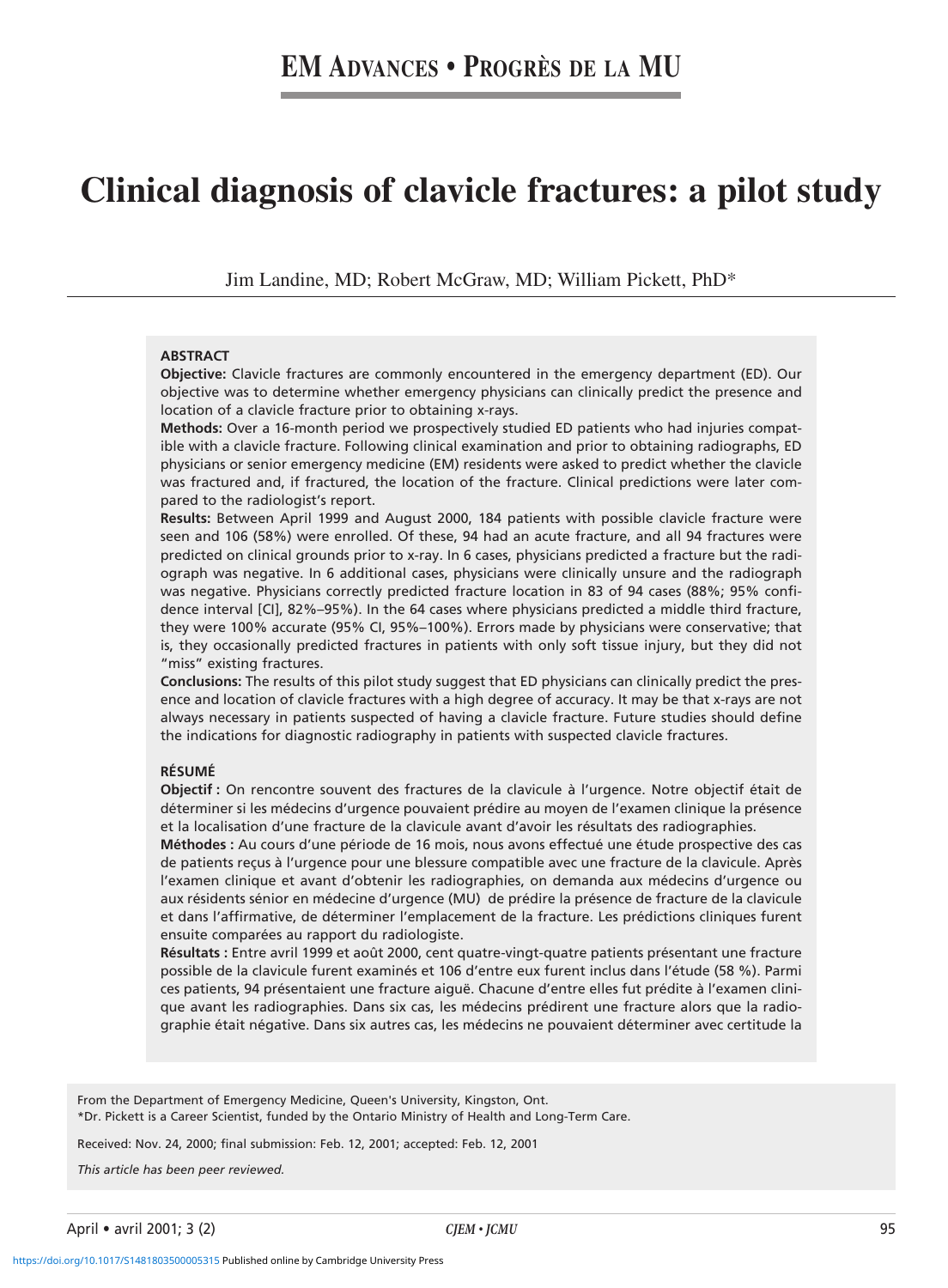présence d'une fracture et la radiographie était négative. Les médecins prédirent correctement l'emplacement de la fracture dans 83 des 94 cas (88 %; intervalle de confiance [IC] à 95 %, 82 %–95 %). Parmi les 64 cas où les médecins prédirent une fracture du tiers moyen de la clavicule, leur prédiction était exacte à 100 % (IC à 95 %, 95 %–100 %). Les erreurs que les médecins firent étaient conservatrices, c'est-à-dire qu'ils prédisaient à l'occasion des fractures chez des patients qui ne souffraient en fait que d'une blessure aux tissus mous, mais ils ne «ratèrent» pas les fractures existantes.

**Conclusion :** Les résultats de cette étude pilote suggèrent que les médecins d'urgence peuvent prédire à l'examen clinique la présence et l'emplacement des fractures de la clavicule avec un taux élevé de précision. Il est possible que les radiographies ne soient pas toujours nécessaires chez des patients chez qui l'on soupçonne une fracture de la clavicule. Des études ultérieures devraient définir les indications pour les radiographies diagnostiques chez les patients chez l'on soupçonne une fracture de la clavicule.

**Key words:** clavicle, fracture, radiography, clinical diagnosis

## **Introduction**

The clavicle is the most commonly fractured bone in children, and clavicle fractures account for up to 40% of shoulder girdle injuries seen in the emergency department (ED).<sup>1</sup> Because the bone is subcutaneous along its entire length, it is easily accessible to both inspection and palpation. Consequently, clavicle fractures and their management have been described as far back as ancient Greece and Hippocrates.<sup>2</sup>

The Allman classification divides clavicle fractures by location.3 Group I fractures involve the middle third, Group II, the lateral third and Group III, the medial third. These zones account for approximately 80%, 15% and 5% of clavicle fractures, respectively. The Neer classification further subdivides Group II fractures based on associated ligamentous disruption.<sup>4</sup> The S-shape of the clavicle and its regional porosity variations give it flexural and torsional properties that make it weakest in its middle portion. In addition, strong ligamentous and muscular attachments medially and laterally leave the relatively free middle third more susceptible to fracture when it is stressed. Therefore, most fractures occur in the middle third.

It is standard ED practice to obtain radiographs when evaluating clavicular injuries. Radiographs confirm the presence and location of fractures, but whether it is necessary to x-ray all clavicle fractures has yet to be determined. When considering the need for any diagnostic test, it is important to ask whether the same information is available clinically, and whether the test (i.e., radiograph) will lead to a change in patient management or outcome.

Clavicle fractures in general, and middle third fractures in particular, have excellent outcomes with conservative management.<sup>1</sup> Complications from clavicle fractures are rare and are generally restricted to fractures in the medial or lateral aspects of the bone. Therefore, it would seem that if physicians can accurately identify middle third fractures clinically, then x-rays may be unnecessary. Omitting radiographs in the diagnostic work-up of these patients could shorten ED length of stay, reduce diagnostic costs and limit exposure to ionizing radiation.

The objective of this study was to determine whether ED physicians can accurately predict, on clinical examination, both the presence and location of clavicle fractures prior to obtaining radiographs. Our hope is that this pilot study could pave the way for a formal prospective analysis of the utility of clavicle radiography.

## **Methods**

### *Design*

A prospective study of ED patients who had injuries compatible with a clavicle fracture, seen during the 16-month study period.

### *Setting and participants*

The study was carried out at 2 urban teaching hospitals with a combined census of 85,000 ED patient visits per annum. One of the hospitals is a regional Level 1 trauma centre, and both are staffed by full-time emergency physicians. Participating physicians were either FRCP(C) or CCFP-EM qualified, or were senior emergency medicine (EM) residents.

### *Intervention*

Participating physicians were encouraged not to alter their clinical practice for this study, and no extra training was provided except for a 1-hour didactic session discussing the diagnosis, complications and management of clavicle fractures. After examining patients and prior to obtaining radiographs, ED physicians completed a data form that asked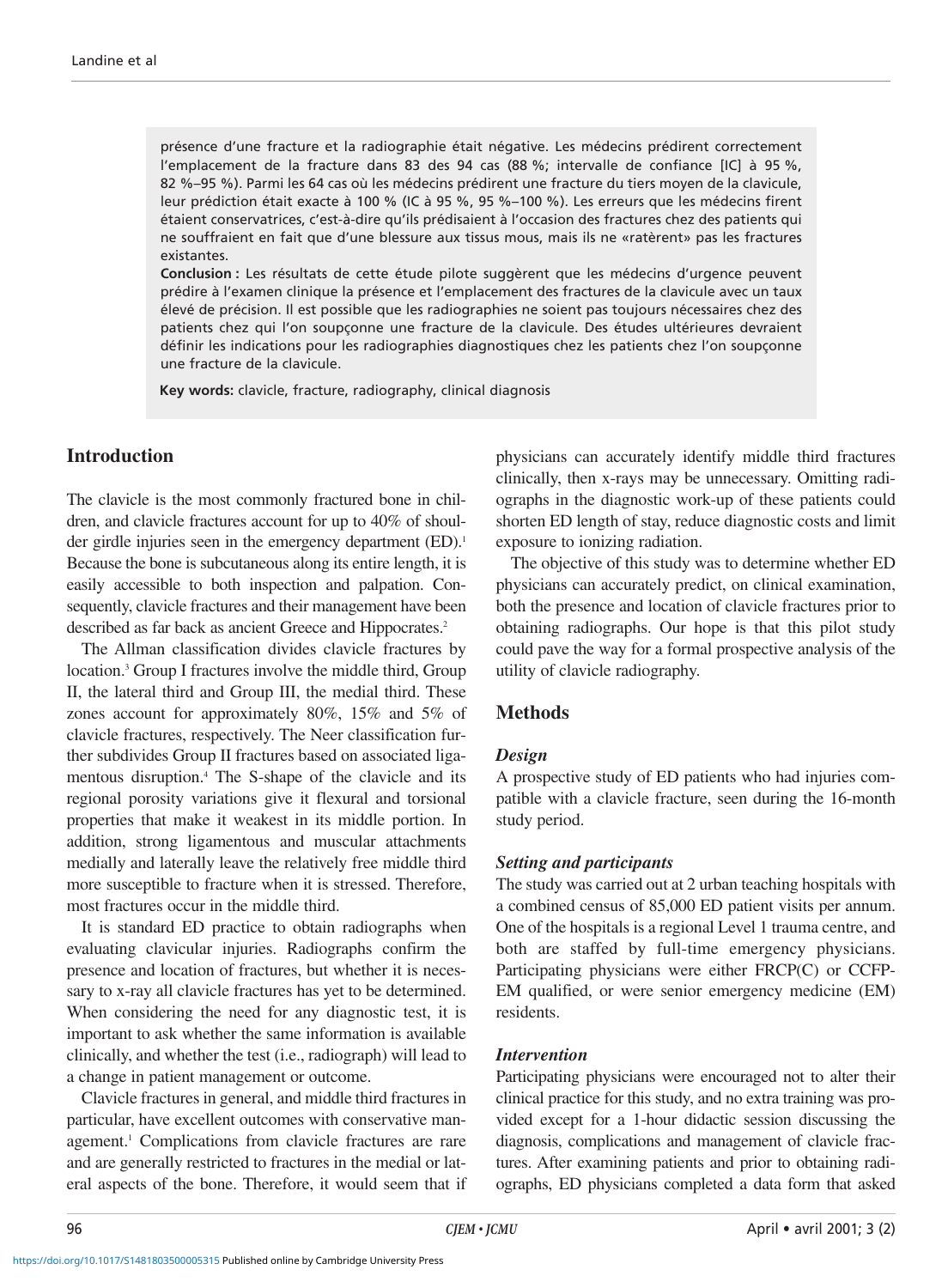them to predict the presence or absence of a fracture. In cases where a fracture was predicted, physicians were asked to specify the fracture location based on the following choices: medial third, middle third, lateral third, or "unsure." Clinical predictions were subsequently compared to radiology reports, which were considered to be the diagnostic reference standard. Patients were excluded if the data form was not completed or if the x-ray was performed prior to completion of the data form. Multiple trauma victims were also excluded, and multiple trauma was defined as a significant injury involving a second (non-musculoskeletal) organ system.

## *Analysis*

Descriptive statistics, including proportions and means, were determined using standard formulae. Intervals of 95% confidence were calculated to show the precision of critical values, and contingency tables were constructed to illustrate the level of agreement between clinical predictions and radiographic findings. The study received ethics approval from the Queen's University Research Ethics Board.

## **Results**

Between April 1999 and August 2000, 184 patients with injuries consistent with clavicle fracture were seen. Of these,  $106$  (58%) were enrolled and 78 excluded  $-70$ because of recruitment failure, 7 because of multiple trauma and one who had an x-ray done prior to data form completion. Table 1 shows that clinical characteristics were similar for patients enrolled and excluded.

Ninety-four of 106 enrolled patients (89%) had an acute clavicle fracture, and all 94 of these were predicted on clinical grounds prior to x-ray (Table 2). In 6 cases, physicians

| Table 1. Clinical features of enrolled ( $n = 106$ ) vs.<br>excluded ( $n = 78$ ) patients |              |              |  |  |  |
|--------------------------------------------------------------------------------------------|--------------|--------------|--|--|--|
|                                                                                            | Enrolled (%) | Excluded (%) |  |  |  |
| Gender                                                                                     |              |              |  |  |  |
| Male                                                                                       | 81 (76)      | 54 (69)      |  |  |  |
| Female                                                                                     | 25 (24)      | 24 (31)      |  |  |  |
| Age                                                                                        |              |              |  |  |  |
| $0 - 15$                                                                                   | 57 (54)      | 42 (54)      |  |  |  |
| $16 - 35$                                                                                  | 25 (24)      | 17 (22)      |  |  |  |
| $36 - 55$                                                                                  | 18 (17)      | 14 (18)      |  |  |  |
| >55                                                                                        | 6 (6)        | 5 (6)        |  |  |  |
| Fracture site*                                                                             |              |              |  |  |  |
| Middle                                                                                     | 75 (80)      | 59 (76)      |  |  |  |
| Lateral                                                                                    | 15 (16)      | 18 (23)      |  |  |  |
| Medial                                                                                     | 2(2)         | 1 (1)        |  |  |  |
| Middle + lateral                                                                           | 2 (2)        | 0(0)         |  |  |  |
| * 94 fractures enrolled and 78 excluded                                                    |              |              |  |  |  |

predicted a fracture when the radiograph was negative and in 6 additional cases, physicians were clinically unsure and the radiograph was negative. In the latter group, 3 patients had nonspecific soft tissue injuries, 2 had acromioclavicular separations and 1 had a glenohumeral dislocation.

Seventy-five clavicle fractures (80%) were middle third, 15 (16%) were lateral third, 2 (2%) were medial third and 2 (2%) involved both middle and lateral thirds (Table 3). Physicians correctly predicted fracture location in 83 of 94 patients (89%; 95% confidence interval [CI], 82%– 95%). In the 64 cases where physicians predicted a middle third fracture, they were 100% accurate (95% CI, 95%–100%). The 11 incorrect predictions were "conservative" errors, with the physician predicting the fracture to be lateral (8 times) or unsure (3 times) when it was actually middle third. In the 15 cases of lateral third fracture and the 2 cases of medial third fracture, the physicians' predictions were correct all 17 times. Two fractures involved both middle and lateral thirds. Physicians predicted both of these to be lateral. In this series of 172 consecutive ED patients with acute clavicle fracture, no cases of pneumothorax or neurovascular injury were identified during the ED visit.

# **Discussion**

Clavicle fractures are common. Most involve the middle third, the diagnosis is usually clinically obvious, and they are managed conservatively with a sling or shoulder immobilizer for support. Functional outcomes are very good and complications are rare.<sup>1</sup> The least invasive management option, simple support, has outcomes at least as good as more invasive surgical options, even if there are multiple fracture fragments.<sup>5</sup> In fact, some authors feel that commin-

| Table 2. Physician diagnostic accuracy<br>for predicting fractures ( $n = 106$ ) |                           |             |  |  |  |
|----------------------------------------------------------------------------------|---------------------------|-------------|--|--|--|
|                                                                                  | Radiograph interpretation |             |  |  |  |
|                                                                                  | Fracture                  | No fracture |  |  |  |
| Fracture                                                                         | 94                        |             |  |  |  |
| Unsure                                                                           |                           |             |  |  |  |

**Table 3. Physician diagnostic accuracy in predicting fracture location (***n* **= 94)**

|         | Radiograph interpretation |        |         |               |  |
|---------|---------------------------|--------|---------|---------------|--|
|         | Medial                    | Middle | Lateral | Mid + lateral |  |
| Medial  |                           |        |         |               |  |
| Middle  |                           | 64     |         |               |  |
| Lateral |                           | 8      | 15      |               |  |
| Unsure  |                           |        |         |               |  |